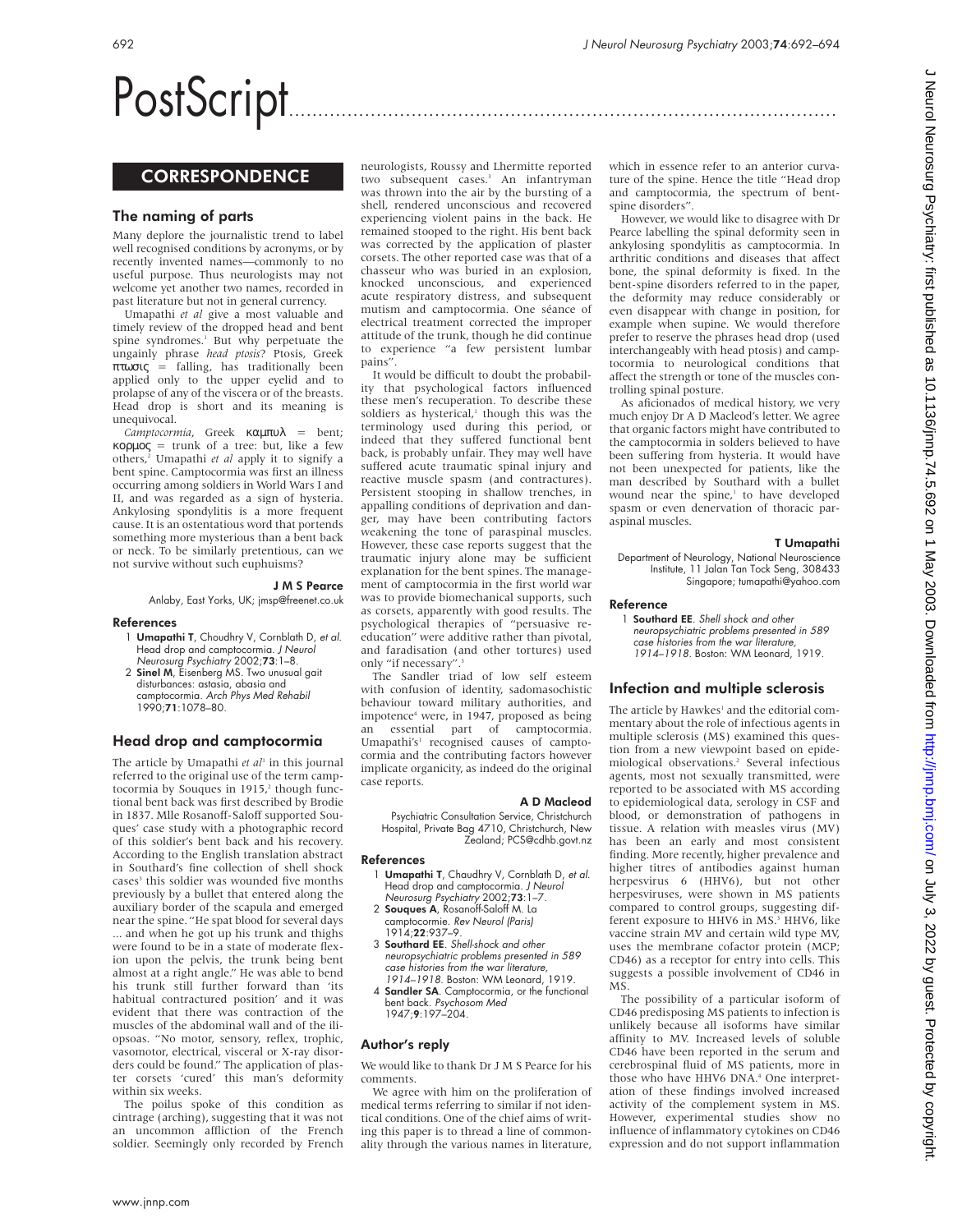as a cause of increased CD46.<sup>5</sup> Incorporation of CD46 in the viral envelope, or a possible genetic propensity in MS patients, have also been considered as causes of increased CD46.4 While its origin in MS is unclear, soluble CD46 might be involved in viral pathogenesis by binding the virus in the viraemic phase and allowing another to attach to CD46 and spread from cell to cell. Both HHV6 and MV are infectious agents encountered in early childhood, and HHV6 can indeed become reactivated a few weeks after primary MV infection. On the other hand, because HHV6 and MV downregulate CD46 expression on the infected cell, they may diminish the entry of each other, delaying the time of infection. Therefore, they might produce increased antibody levels in young adults through delayed infection with, or reactivation of, each other. These suggest increased antibodies against these two viruses in MS may be interrelated.

The question remains whether a causeeffect relation exists between infectious organisms and MS, or whether viruses are just a consequence of the activation of the inflammatory-immune sequence or increased susceptibility of MS patients to infection. Studies of CD46 and other viral receptors seem warranted in MS.

#### B Anlar

Department of Pediatric Neurology, Hacettepe University, Ankara 06100, Turkey; banlar@hacettepe.edu.tr

#### References

- 1 **Hawkes CH**. Is multiple sclerosis a sexually transmitted infection? J Neurol Neurosurg Psychiatry 2002;73:439–43.
- 2 Stewart G. Infection and multiple sclerosis-a new hypothesis? J Neurol Neurosurg Psychiatry 2002;73:358–9.
- 3 Enbom M. Human herpesvirus 6 in the pathogenesis of multiple sclerosis. APMIS  $2001$ ;109:401–11.
- 4 Soldan SS, Fogdell-Hahn A, Brennan MB, et al. Elevated serum and cerebrospinal fluid levels of soluble human herpesvirus type 6 cellular receptor, membrane cofactor protein, in patients with multiple sclerosis. Ann Neurol 2001;50:486–93.
- 5 Mason JC, Yarwood H, Sugars K, et al. Induction of decay-accelerating factor by cytokines or the membrane-attack complex protects vascular endothelial cells against complement deposition. Blood 1999;94:1673–32.

### Infection and multiple sclerosis

The paper by C H Hawkes (Is multiple sclerosis a sexually transmitted infection?<sup>1</sup>) has caused predictable distress to people with multiple sclerosis (MS) and their families. Living with MS is a difficult enough experience without such sudden and avoidable alarm. The UK Multiple Sclerosis Society's national helpline and local branches have been inundated with calls expressing anger and anxiety.

It is hard to understand the motive for publication when your own expert editorial commentator specifically referred to the paper's "pure speculation" and "potential to cause harm". Did the sensational nature of Dr Hawkes's hypothesis and the virtual guarantee of extensive publicity it could receive outweigh proper consideration of its scientific merit?

There is also the worrying question of what damage may have been caused to the reputation of MS research in the UK by the lay media coverage which was attracted. The MS Society has a current forward commitment of around £12 million to nearly 70 research projects. That money is raised by voluntary donation. Anything which could discredit the quality of research here is of material concern to us.

#### M O'Donovan

Chief Executive, The Multiple Sclerosis Society, M S National Centre, 372 Edgware Road, London NW2 6ND, UK; modonovan@mssociety.org.uk

#### Reference

1 Hawkes CH. Is multiple sclerosis a sexually transmitted infection? J Neurol Neurosurg Psychiatry 2002;73:439–43.

Ed: The journal regrets any distress caused to patients with MS as a result of the widespread publicity this article received in the media. However, we wish to emphasise that the article was subject to the usual peer review process.

## BOOK REVIEWS

## Delirium in old age

Edited by J Lindesay, K Rockwood, A Macdonald (Pp 238, £55.00). Published by Oxford University Press, Oxford, 2002. ISBN 0-19-263275-2

Delirium is an extremely important condition for a number of reasons. It is very distressing and frightening for those who experience the symptoms, and descriptions of the effects on the brain as a result of high fever have been well described. There is a high mortality associated with the development of delirium, and it is often associated with behavioural disturbances that can be troublesome for carers and attendants. Finally, it presents a unique opportunity to look at the interface between psychiatric symptoms caused by organic disease and functional disorders.

Twelve years ago, the same publishers and two of the current editors produced the first edition on delirium. It was a relatively thin book but set the standards that the current edition continue. Delirium is certainly a niche market, and there appear to be no direct competitors, although textbooks on old age psychiatry usually contain chapters and notes on delirium. The new edition is greatly expanded and very much up to date.

Every aspect of delirium is included, from the history and conceptual basis of the disorder through epidemiology, neurophysiology, clinical assessment, management, prevention, and, refreshingly, the the role of family caregivers and nurses in managing the disease. The core tenet of the book is that delirium is a disorder that is relatively poorly recognised (particularly the hypo-alert type) by the general clinical professions, it is relatively easy to identify people at risk of developing delirium, and that there is a real possibility of a reasonable preventive strategy for the disorder. Twelve authors have contributed and, as delirium is relatively under-researched, this probably represents a significant proportion of the leading researchers in the field internationally. There are particularly interesting sections on the conceptual basis of the disorder and how it, and its component symptoms, are defined, methods of assessment of delirium are covered comprehensively, a summary of how evidence based management plans can be developed, and the prospects of prevention of delirium are given an adequate airing.

An interesting spin, which I discovered by accident, is that on the Oxford University Press website (www.oup.co.uk), one can see online updates of each individual chapter. Those present when this author last visited the website (December 2002) consisted of work that had been done from when the manuscript had been submitted to publication. It may be that reviews of the book might also appear online—this one will.

The book is a landmark in the literature on delirium, is a text of very high quality, and anyone seriously involved in the clinical management of patients with delirium or research on the subject would do very well to read this book.

A Burns

## Neurophysiology in neurosurgery. A modern intraoperative approach

Edited by Vedran Deletis and Jay L Shils (Pp 469, \$125.00). Published by Academic California, 2002. ISBN 0-12-209036-5

This book comprises 17 chapters contributed by 24 authors. It has clearly benefited from most of the chapters being written in a more or less homogenous style and formed into seven parts based mainly on surgical procedures: motor evoked potentials/<br>
neurophysiological base: intraoperative neurophysiological base; neurophysiology (ION) of the spinal (spinal cord monitoring); ION of peripheral nerves, nerve roots and plexuses; ION of cranial nerve and brainstem; ION of supratentorial procedures; ION during stereotactic neurosurgery for movement disorders; and ION and anaesthesia management. Most of the chapters cover the background of methodology, description of the surgical procedure, and the related neurophysiological procedure, personal experience, and case reports, which gives a balanced theoretical and practical view on the topic of each chapter. The interdisciplinary approach taken in this book will ensure it has a wide range of readers across "neurosurgery, neurology, orthopaedic surgery, neurophysiology, anesthesiology, interventional radiology, and biomedical engineering".

Chronic deep brain stimulation or neuromodulation has extended the role of clinical neurophysiology beyond its traditional diagnostic role. This new field is touched upon briefly in the part on ION during stereotactic neurosurgery. An interesting feature of this book is that it is accompanied by a CD that certainly enhances its value. Cross references are given at the end of the corresponding chapter rather than in the list of contents in the book, and at the front page of the display.

In conclusion, it is an authoritative review of intraoperative neurophysiology much weighted on the motor system for a wide range of surgical procedures. Perhaps, in its present form, those hoping for a more systematically informed discussion on intraoperative neurophysiology of the sensory system may feel slightly disappointed.

X Liu, T Z Aziz